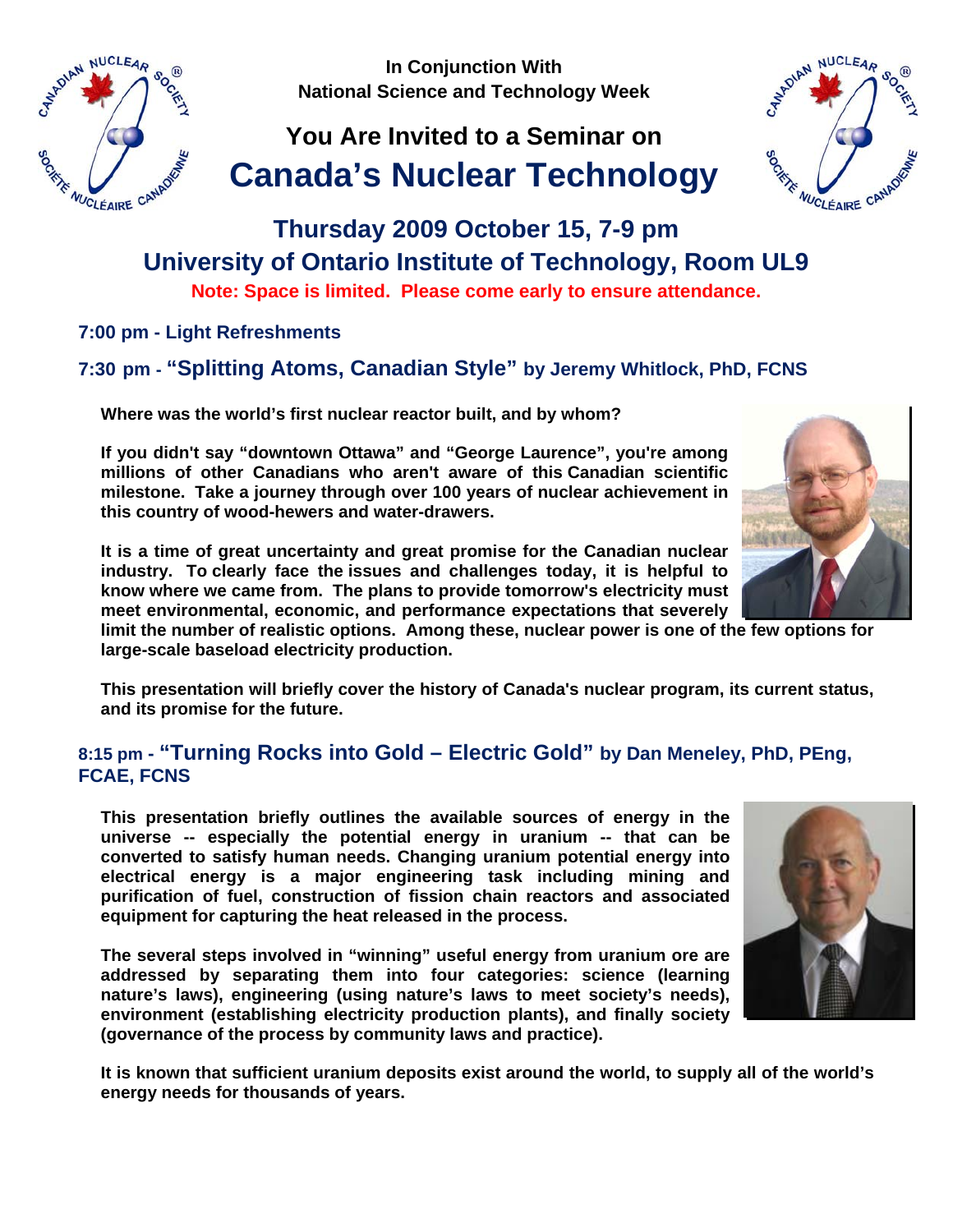#### **Directions to the University of Ontario UKBRIDGE PDRT PERRY Institute of** 47 **Technology**  Conlin Rd **Driving from**  @一 (28) Taunton Rd. E  $\overline{400}$ **Toronto:** Steeles Ave Finch Ave. Hwy. #401 east to  $7 - 12$ Phoppard Ave Thickson Road. PICKERING AJAX WHITBY **OSHAWA BOWMANVILLE** PORT<br>HOPE North on Thickson SCARBOROUGH Road to Taunton Road. **GO Train Station LAKE ONTARIO TORONTO** East on to Taunton University of Ontario Simcoe Street North. Institute of Technology North on Simcoe about 2 km to Durham College and UOIT (on West side, South of Conlin Road)

**Page 1: Directions to UOIT; Page 2: Campus Map**

The University is located on the South-West corner of Simcoe and Conlin.

### **From Ottawa:**

Hwy # 401 West to Simcoe Street.

North on Simcoe Street past Taunton Road.

The University is located on the west side of Simcoe 2 km north of Taunton Road.